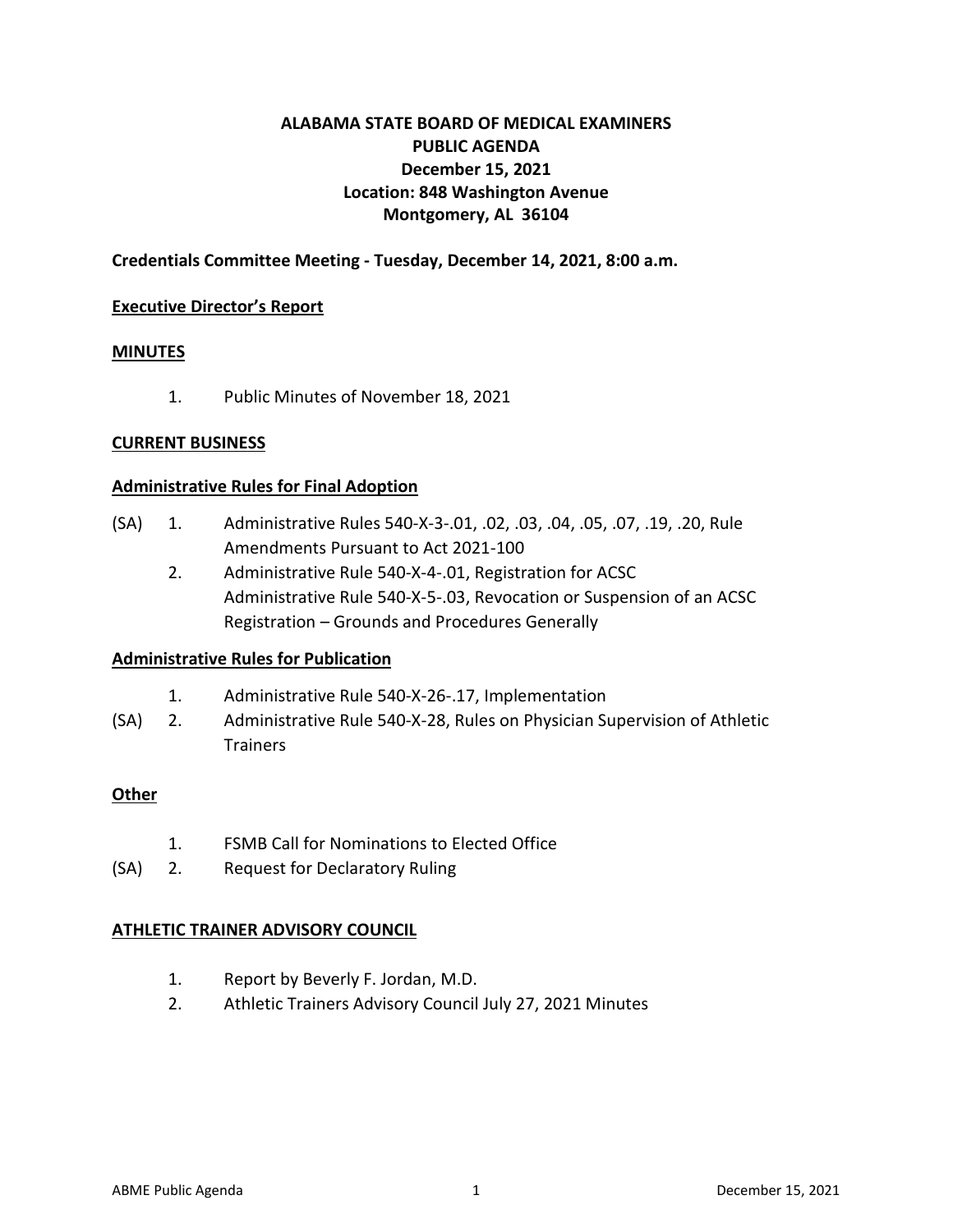## **LICENSURE**

## **Full License Applicants** (1 – 98)

|    | Name                        | <b>Medical School</b>                                                | <b>Endorsement</b> |
|----|-----------------------------|----------------------------------------------------------------------|--------------------|
| 1. | Ibrahim Abou Saleh          | Royal College of Surgeons in Ireland - Medical University of Bahrain | <b>USMLE</b>       |
| 2. | Mackenzie N Abraham         | Univ of AL School of Med Birmingham U of Florida College of Med      | <b>USMLE</b>       |
| 3. | Masood Ahmad                | Allama Iqbal Medical College, University of the Punjab               | USMLE/NJ           |
| 4. | Myles Jordan Anderson       | University of Tennessee Health Science Center College of Medicine    | <b>USMLE</b>       |
| 5. | Sarah Alexis Anderson       | Alabama College of Osteopathic Medicine                              | <b>COMLEX</b>      |
| 6. | <b>Ashley E Andrews</b>     | Edward Via College of Osteopathic Medicine-Auburn campus             | <b>COMLEX</b>      |
| 7. | Antonie Jude Auguste        | State University of New York Upstate Medical University              | USMLE/CT           |
| 8. | Juliana B Mazzafera         | Escuela de Medicina Juan N. Corpas                                   | USMLE/FL           |
| 9. | Jourdan Brown               | Louisiana State University School of Medicine New Orleans            | <b>USMLE</b>       |
|    | 10. Brian Ceballos          | Indiana University School of Medicine Indianapolis                   | <b>USMLE</b>       |
|    | 11. Christina Cheng         | University of Oklahoma Health Science Center                         | <b>USMLE</b>       |
|    | 12. Christine Cho           | University of Iowa College of Medicine                               | <b>USMLE</b>       |
|    | 13. Gabriel Lee Collins     | Kirksville College of Osteopathic Medicine                           | <b>COMLEX</b>      |
|    | 14. John Michael Cook       | University of Oklahoma Health Science Center                         | NBME/OK            |
|    | 15. Conor James Cronin      | Florida State University College of Medicine                         | <b>USMLE</b>       |
|    | 16. Benjamin Ross Daggett   | <b>Trinity School of Medicine</b>                                    | <b>USMLE</b>       |
|    | 17. Jon Durant Dubose       | University of South Carolina School of Medicine                      | USMLE/NC           |
|    | 18. Amin Moftah Elfituri    | University of Tripoli Faculty of Medicine                            | USMLE/FL           |
|    | 19. Wael Farid              | University of Cairo                                                  | USMLE/WA           |
|    | 20. Hannah Marie Ficarino   | University of South Alabama College of Medicine                      | <b>USMLE</b>       |
|    | 21. Jason Robert Foreman    | Nova Southeastern University                                         | COMLEX/OH          |
|    | 22. Helen Gharwan           | Karl-Franzens University                                             | USMLE/MD           |
|    | 23. Bethune Alafia Grindley | University of The West Indies, Jamaica                               | USMLE/VA           |
|    | 24. Matthew Wayne Hall      | Rosalind Franklin University of Medicine and Science                 | <b>USMLE</b>       |
|    | 25. Madeline Dru Hearn      | Edward Via College of Osteopathic Medicine, Carolinas Campus         | COMLEX             |
|    | 26. Phillip R Higginbotham  | University of Alabama School of Medicine Birmingham                  | <b>USMLE</b>       |
|    | 27. Edward M Huddleston     | University of Mississippi School of Medicine                         | <b>USMLE</b>       |
|    | 28. Randa A I Jaber         | Al-Arab Medical University                                           | USMLE/ME           |
|    | 29. Mathurika Jeyasingam    | St Georges University of London                                      | <b>USMLE</b>       |
|    | 30. Susan John              | Wayne State University School of Medicine                            | USMLE/MI           |
|    | 31. Grace Ann Johnson       | University of Alabama School of Medicine Birmingham                  | <b>USMLE</b>       |
|    | 32. Zachary Thomas Jost     | University of Kentucky College of Medicine                           | <b>USMLE</b>       |
|    | 33. Tavonna Denise Kako     | Indiana University School of Medicine Indianapolis                   | <b>USMLE</b>       |
|    | 34. Lucas Thurman Kane      | Edward Via College of Osteopathic Medicine-Auburn campus             | <b>COMLEX</b>      |
|    | 35. McKenzie A Kay          | Louisiana State University Medical Center In Shreveport              | <b>USMLE</b>       |
|    | 36. Jamie Leigh K Morrow    | Alabama College of Osteopathic Medicine                              | <b>COMLEX</b>      |
|    | 37. George Mcclelland Kyle  | Wright State University School of Medicine                           | USMLE/IN           |
|    | 38. Cade Hallmark Loftin    | University of South Alabama College of Medicine                      | <b>USMLE</b>       |
|    | 39. Murali K Maddipati      | Osmania Medical College                                              | USMLE/FL           |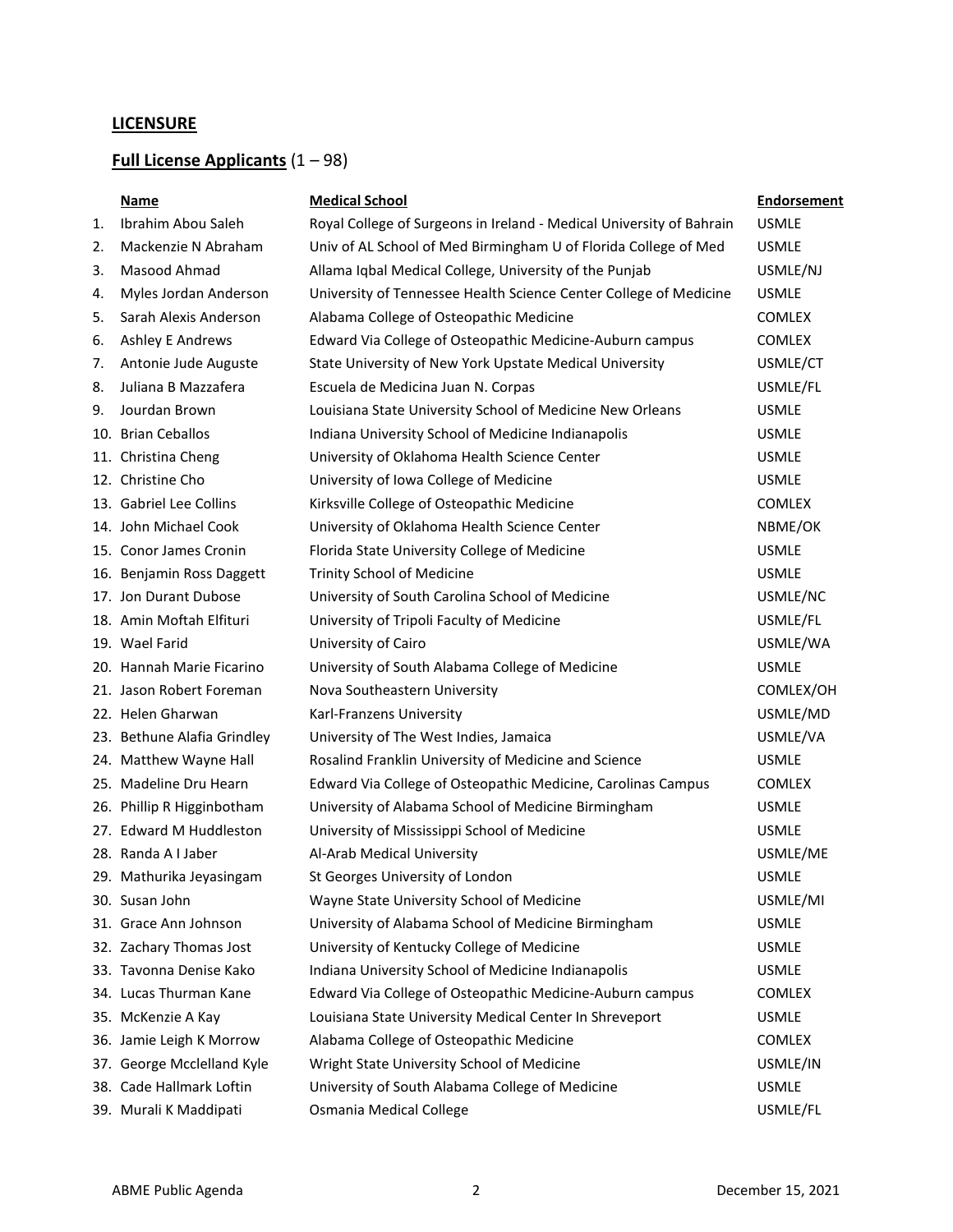| Name                       | <b>Medical School</b>                                              | <b>Endorsement</b> |
|----------------------------|--------------------------------------------------------------------|--------------------|
| 40. Robert A Martin        | University of Alabama School of Medicine Birmingham                | USMLE/SC           |
| 41. Matthew Scott McCay    | University of Alabama School of Medicine Birmingham                | <b>USMLE</b>       |
| 42. Michael Kole Melton    | University of Oklahoma Health Science Center                       | <b>USMLE</b>       |
| 43. Jacqueline R Melvin    | Eastern Virginia Medical School                                    | <b>USMLE</b>       |
| 44. Raima Adeel Memon      | Dow Medical College, University of Karachi                         | <b>USMLE</b>       |
| 45. Bethany Ann Mitchell   | Rowan Univ School of Osteopathic Med                               | COMLEX/WA          |
| 46. Neda Mofrad            | Medical University of South Carolina College of Medicine           | USMLE/CA           |
| 47. James Paul Molyneux    | Alabama College of Osteopathic Medicine                            | <b>COMLEX</b>      |
| 48. Kelsey B Montgomery    | University of Texas - Houston Medical School                       | <b>USMLE</b>       |
| 49. Sol Chae-won Moon      | Virginia Tech Carilion School of Medicine                          | <b>USMLE</b>       |
| 50. Dominique N Moreno     | Edward Via College of Osteopathic Medicine-Auburn campus           | <b>COMLEX</b>      |
| 51. Cristian G Morosan     | Universitatea De Medicina Si Farmacie Carol Davila                 | COMLEX/TN          |
| 52. Luke Matthew Mueller   | Edward Via College of Osteopathic Medicine, Auburn campus          | <b>COMLEX</b>      |
| 53. David C Mulkey         | University of South Alabama College of Medicine                    | USMLE/TN           |
| 54. Clarence H Mullins     | University of Alabama School of Medicine Birmingham                | <b>USMLE</b>       |
| 55. John Mark Murphy       | University of Alabama School of Medicine Birmingham                | <b>USMLE</b>       |
| 56. David Patrick Murray   | Augusta University                                                 | <b>USMLE</b>       |
| 57. Adam C Niolet          | University of Mississippi School of Medicine                       | <b>USMLE</b>       |
| 58. Danielle Marie Nodurft | Louisiana State University Medical Center In Shreveport            | USMLE/LA           |
| 59. Wally Ahmad Omar       | State Univ of New York at Stony Brook Health Sci Center Sch of Med | USMLE/TX           |
| 60. Andrew Oswari          | Loma Linda University School Of Medicine                           | USMLE/PA           |
| 61. Taylor Bartlett Ousley | University of South Alabama College of Medicine                    | <b>USMLE</b>       |
| 62. Rajaneesh Pachala      | Andhra Medical College, Andhra University                          | USMLE/MA           |
| 63. Akhil Padarti          | Texas Tech University School Of Medicine                           | <b>USMLE</b>       |
| 64. James Clayton Parker   | University of Pennsylvania School of Medicine                      | <b>USMLE</b>       |
| 65. Mallory Perez          | Dartmouth Medical School                                           | <b>USMLE</b>       |
| 66. Anne Elizabeth Prater  | Lake Erie College of Osteopathic Medicine                          | <b>COMLEX</b>      |
| 67. Kevin Michael Putinta  | University of South Alabama College of Medicine                    | USMLE/FL           |
| 68. Stephanie L Rakestraw  | Sidney Kimmel Medical College at Thomas Jefferson University       | <b>USMLE</b>       |
| 69. Nadine P Robertson     | Virginia Commonwealth University School of Medicine                | <b>USMLE</b>       |
| 70. Corianne Denise Rogers | University of Tennessee Health Science Center College of Medicine  | <b>USMLE</b>       |
| 71. Matthew J Rolfsen      | Louisiana State University School of Medicine New Orleans          | USMLE/SC           |
| 72. Frederick J Rossi III  | William Carey University College of Osteopathic Medicine           | <b>COMLEX</b>      |
| 73. Simi Tina Roy          | Saint Georges University                                           | <b>USMLE</b>       |
| 74. Jose E R Mosquera      | Universidad De Guayaquil                                           | <b>USMLE</b>       |
| 75. Melissa Gibson Ruck    | Liberty University College of Osteopathic Medicine                 | <b>COMLEX</b>      |
| 76. Eyad Elie Jalil Saca   | Jordan University of Science & Technology                          | <b>USMLE</b>       |
| 77. Mariam Saeed           | Khyber Medical College, University of Peshawar                     | <b>USMLE</b>       |
| 78. Muhammad A Saleemi     | Allama Iqbal Medical College, University of the Punjab             | USMLE/PA           |
| 79. Matthew C Scalise      | University of South Carolina School of Medicine                    | <b>USMLE</b>       |
| 80. Anna Teal Steffan      | University of Minnesota Medical School - Minneapolis               | USMLE/NC           |
| 81. Zachary David Stello   | University of South Carolina School of Medicine                    | <b>USMLE</b>       |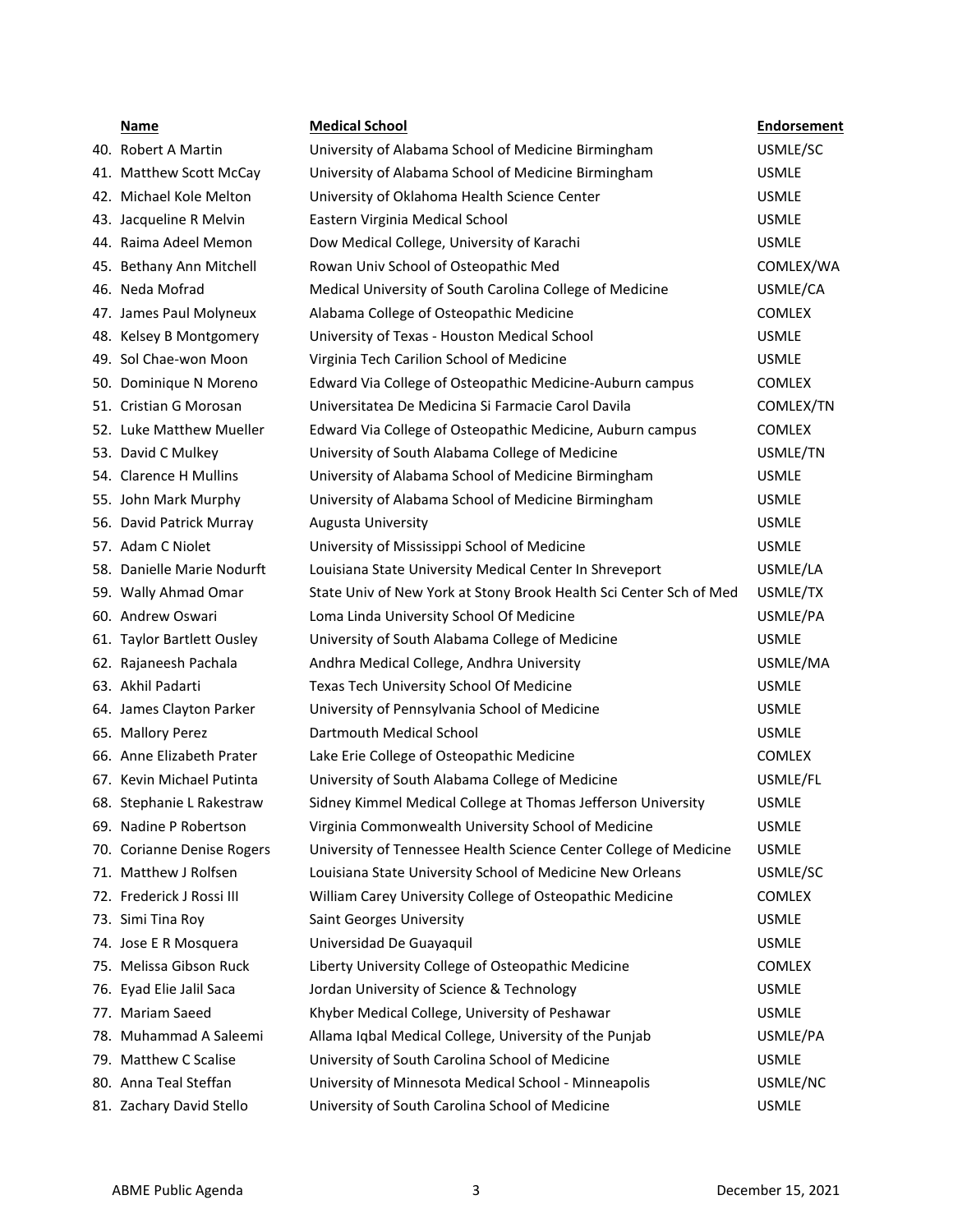| Name                         | <b>Medical School</b>                                             | <b>Endorsement</b> |
|------------------------------|-------------------------------------------------------------------|--------------------|
| 82. Cynthia Layne Swart      | Ohio State University College of Medicine & Public Health         | NBME/OH            |
| 83. Sidrah Ali Syed          | Louisiana State University School of Medicine New Orleans         | <b>USMLE</b>       |
| 84. Vinaykumar Tallavajhala  | University of Kansas School of Medicine                           | <b>USMLE</b>       |
| 85. Lisa Maria G. Tartaglia  | Lake Erie College of Osteopathic Medicine                         | COMLEX/FL          |
| 86. Pardeep Singh Taunk      | <b>Saint Georges University</b>                                   | USMLE/GA           |
| 87. Christopher Mark Terrell | Edward Via College of Osteopathic Medicine-Auburn campus          | <b>COMLEX</b>      |
| 88. Sterling K N Tran        | University of Virginia School of Medicine                         | <b>USMLE</b>       |
| 89. Michael Lee Tran         | University of Alabama School of Medicine Birmingham               | <b>USMLE</b>       |
| 90. William M Tremlett       | Edward Via College of Osteopathic Medicine-Auburn campus          | <b>COMLEX</b>      |
| 91. Jesse Joseph Trent       | University of Kansas School of Medicine Wichita                   | <b>USMLE</b>       |
| 92. Alex Marshal Trzebucki   | New York Medical College                                          | USMLE/CA           |
| 93. Vivian Hun-Ming Tso      | Icahn School of Medicine at Mount Sinai                           | USMLE/CA           |
| 94. Danica M V Kuri          | Universidad De Guayaquil                                          | <b>USMLE</b>       |
| 95. Richard Tarver Webb      | University of Mississippi School of Medicine                      | USMLE/MS           |
| 96. Qing Wei                 | Wuhan University School of Medicine                               | <b>USMLE</b>       |
| 97. Charles Hurt Flint Yarn  | University of Tennessee Health Science Center College of Medicine | <b>USMLE</b>       |
| 98. Lan Zhou                 | Shanghai Medical University / Medical Center of Fudan University  | USMLE/MI           |

## **Limited License Applicants** (1 – 7)

|                | Name                      | <b>Medical School</b>                 | <b>Endorsement</b> | <b>Limited Practice Location</b>   | License |
|----------------|---------------------------|---------------------------------------|--------------------|------------------------------------|---------|
| 1.             | Yurany A Canizales        | Fundacao Universitaria Do ABC         | LL/AL              | UAB Department of Neurology        | R       |
| 2.             | Hrishikesh Dadhich        | Jawaharlal Postgrad Med Ed & Research | LL/AL              | UAB Department of Neurology        | R       |
| 3.             | Maria G Gonzalez          | Universidad Peruana Cayetano Heredia  | LL/AL              | <b>UAB Internal Medicine</b>       | R       |
| $\mathbf{4}$ . | <b>Blake Foster Johns</b> | Univ of Mississippi School of Med     | LL/AL              | <b>Brookwood Baptist Radiology</b> | R       |
|                | 5. Sanjith P Krishnam     | <b>Bangalore Medical College</b>      | LL/AL              | UAB Department of Neurology        | R       |
| 6.             | Jonathan Pious            | Sichuan Medical College               | LL/AL              | St. Vincent East FM Res Prog       | R       |
| 7.             | Alan David Reagan         | American University of Antigua        | LL/AL              | UAB Selma FM Res Program           | R       |

## **Special Purpose Applicants** (1 – 2)

| <b>Name</b>         | <b>Type of Practice</b> | Location  |
|---------------------|-------------------------|-----------|
| 1. Karin B Boeck    | <b>Family Medicine</b>  | Tennessee |
| Kevin P. Rosenblatt | Pathology               | Texas     |

## **Certificates of Qualification for Ratification** (1 – 6)

|                | Name                 | <b>Medical School</b>                         | <b>Endorsement</b> |
|----------------|----------------------|-----------------------------------------------|--------------------|
| $\mathbf{1}$ . | Sahil Chopra         | Government Medical College Chandigarh         | USMLE/CA           |
| 2.             | Drake A. Duckworth   | U of Missouri School of Medicine Columbia     | <b>USMLE</b>       |
| 3.             | David J. Malebranche | Emory U S of Med Michigan St U Col Human Med  | USMLE/NY           |
| 4.             | Drumil B. Patel      | Nova Southeastern Univ College of Medicine    | <b>COMLEX</b>      |
| 5.             | Rekha Bhandari       | Adichunchanagiri Inst of Med Sci, U of Mysore | USMLE/NY           |
| 6.             | Michael A. Poss      | Mercer University School of Medicine          | NBME/GA            |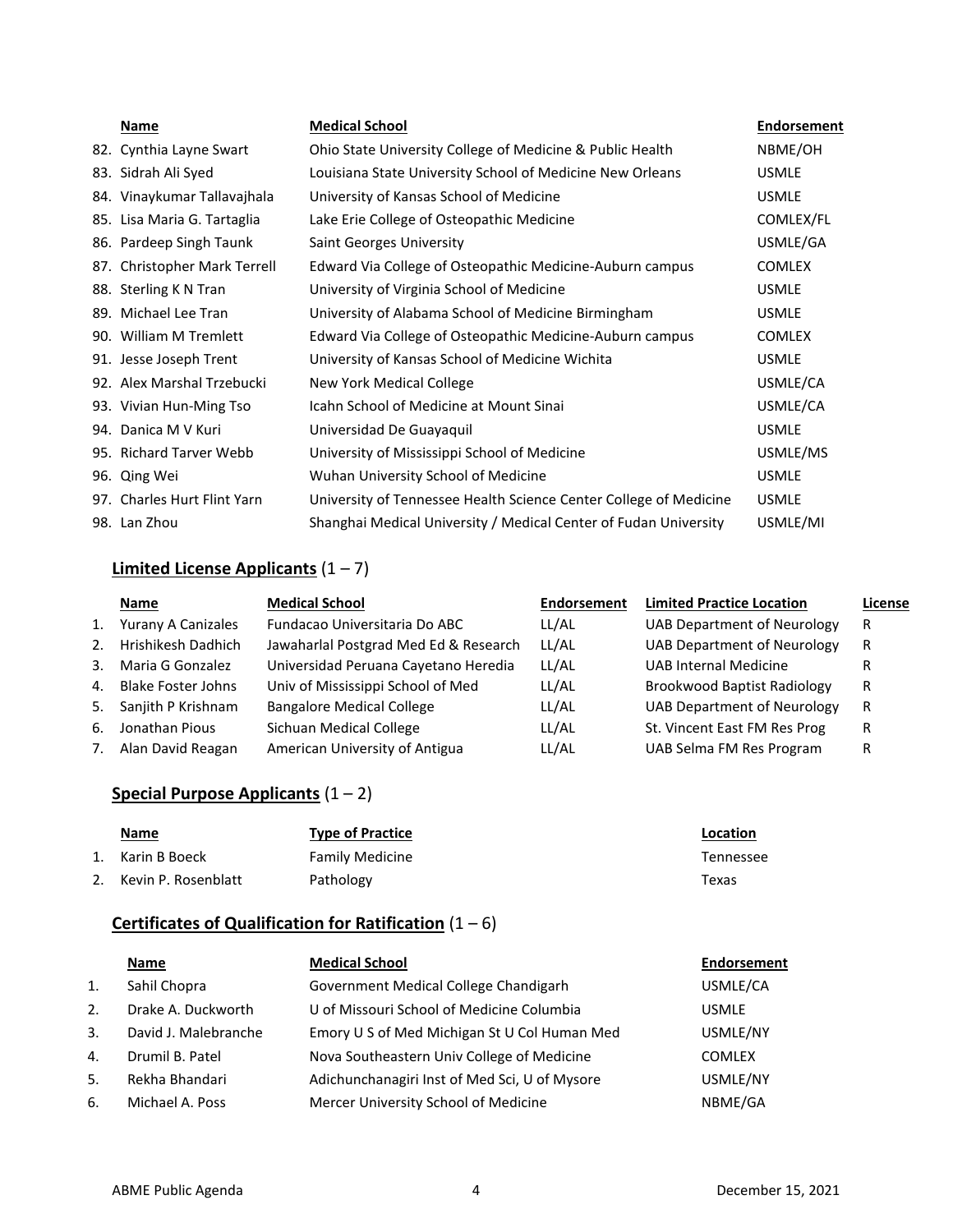# **Limited License Renewal Applicants** (1 – 44)

|     | <b>Physician Name</b>         | <u>License #</u> | License | <b>Issue Date</b> | <b>Program</b>                              |
|-----|-------------------------------|------------------|---------|-------------------|---------------------------------------------|
| 1.  | Sindhoora Adyanthaya          | 5250             | R       | 7/23/2020         | North AL Med Center/ Internal Med Res.      |
| 2.  | Farhan Ali                    | 5151             | R       | 6/24/2020         | N AL Med Center/ Internal Med Res Pro       |
| 3.  | FNU Anila                     | 5150             | R       | 6/24/2020         | N AL Med Center/Internal Med Res Pro        |
| 4.  | Fadi Edmoun Bader             | 5162             | R       | 6/24/2020         | Southeast Health/Dept. of Internal Medicine |
| 5.  | Manjyot Bajwa                 | 5365             | R       | 1/27/2021         | N AL Med Center/Internal Med Res Pro        |
| 6.  | Yurany A Canizales            | Pending          | R       | Pending           | <b>UAB Department of Neurology</b>          |
| 7.  | Jeffrey Chris Chang           | 5568             | R       | 10/27/2021        | UAB Dept. of Pathology Res Pro              |
| 8.  | Hrishikesh Dadhich            | Pending          | R       | Pending           | <b>UAB Dept of Neurology</b>                |
| 9.  | Ibimina Dagogo-Jack           | 5348             | R       | 1/27/2021         | North AL Med Cent - Int Med Res Pro         |
|     | 10. Ayman Adel Farag          | 5569             | R       | 11/22/2021        | UAB Birmingham: Dept of Nuclear Medicine    |
|     | 11. Maged G Takawy Ghaly      | 5152             | R       | 6/24/2020         | N AL Med Center/Internal Med Res Pro        |
|     | 12. Kevin Ross Giattina       | 5259             | R       | 7/23/2020         | St. Vincent's FM Res Prog                   |
|     | 13. Oswaldo A Gomez Quevedo   | 5391             | F       | 6/1/2021          | Children's of AL Peds Surg Program          |
|     | 14. Maria G Gonzalez          | Pending          | R       | Pending           | UAB Dept of IM                              |
|     | 15. Sumit Govat               | 5349             | R       | 1/27/2021         | North AL Med Center - Int Med Res Pro       |
|     | 16. Sangeetha P Isaac         | 5350             | R       | 1/27/2021         | N. AL Med Cent - Int. Med Res Pro           |
|     | 17. Blake F Johns             | Pending          | R       | Pending           | Brookwood Baptist Dept of Radiology         |
|     | 18. Elizabeth Jones           | 5321             | R       | 8/26/2020         | USA Dept of Family Med                      |
|     | 19. Kavitha Juvvala           | 5133             | R       | 8/14/2020         | North AL Med Center                         |
|     | 20. Karishma Kadariya         | 5356             | R       | 2/1/2021          | North Ala Med Center/ IM Res Pro            |
|     | 21. Priyanka Kapoor           | 5202             | R       | 6/24/2020         | North AL Med Ctr IM Res Prog                |
|     | 22. Sukhmanjot Kaur           | 5357             | R       | 1/27/2021         | North Ala Med. Center/ IM Res Pro           |
|     | 23. Kaushika Kondragunta      | 5567             | R       | 10/27/2021        | Brookwood Baptist/IM Res Pro                |
|     | 24. Sanjith P Krishnam        | Pending          | R       | Pending           | <b>UAB Dept of Neurology</b>                |
|     | 25. Sucheta Kundu             | 5358             | R       | 1/27/2021         | North Ala. Med. Center/ IM Res Pro          |
|     | 26. Russell Glenn Marsh       | 5283             | R       | 7/23/2020         | St. Vincent's East/Family Med Res           |
|     | 27. Ishita Rajesh Mehra       | 5359             | R       | 1/27/2021         | North Ala. Med. Center/IM Res Pro           |
|     | 28. Eileen Ibeth Montalvan    | 5360             | R       | 1/28/2021         | North Ala. Med. Center/Int. Prog            |
|     | 29. Mahvash Mozafarian        | 5249             | R       | 8/11/2020         | NAMC IM Res Program                         |
|     | 30. Syed Muzzammiluddin       | 5201             | R       | 6/25/2020         | N AL Med Ctr IM Res Prog                    |
| 31. | Utibe John Ndebbio            | 5134             | R       | 5/27/2020         | N AL Med Ctr IM Res Prog                    |
|     | 32. Fnu Nidhi Shankar Kikkeri | 5369             | R       | 3/24/2021         | UAB/Dept of Neuro Res Pro                   |
|     | 33. Mohammed Afraz Pasha      | 5361             | R       | 1/27/2021         | North Ala. Med. Center/Internal Med         |
|     | 34. Jonathan Pious            | Pending          | R       | Pending           | St. Vincent East, Dept of FM                |
|     | 35. Kamini Nitin Rao          | 5352             | R       | 1/27/2021         | North Ala Medical Center IM Res Pro         |
|     | 36. Alan D Reagan             | Pending          | R       | Pending           | UAB Selma, FM Residency Program             |
|     | 37. Melissa Gibson Ruck       | 5380             | R       | 4/1/2021          | UAB Huntsville IM Res Program               |
|     | 38. Reema Sadruddin           | 5570             | R       | 11/24/2021        | UAB/Department of Neurology Res Pro         |
|     | 39. Joseph Alan Shaw          | 5379             | R       | 3/29/2021         | UAB Huntsville IM Res Program               |
|     | 40. Demilade A Soji-Ayoade    | 5353             | R       | 1/27/2021         | North Ala Medical Center IM Res Pro         |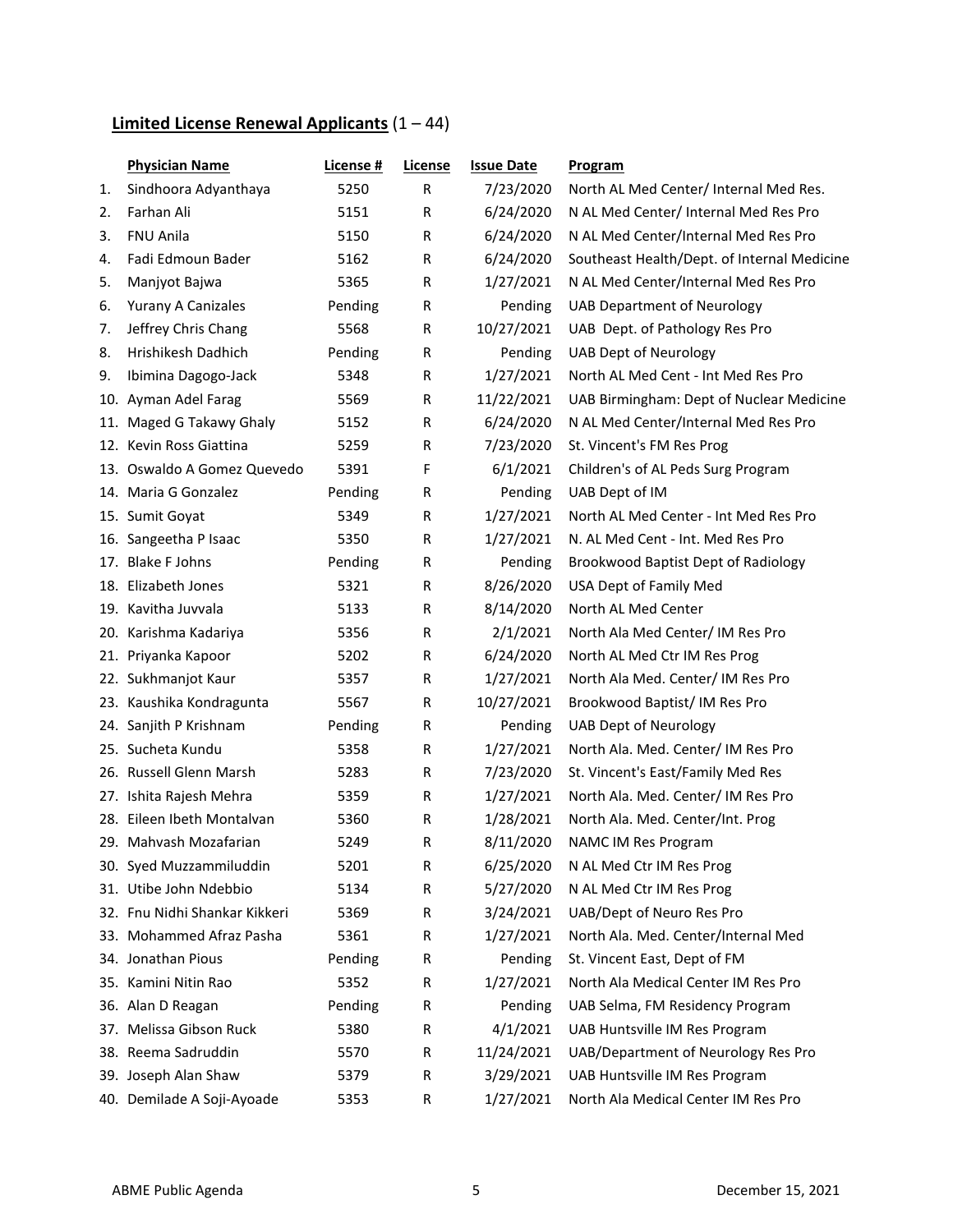| <b>Physician Name</b>        | License # | License | <b>Issue Date</b> | Program                        |
|------------------------------|-----------|---------|-------------------|--------------------------------|
| 41. Aksiniya K Stevasarova   | 5137      | R.      | 5/28/2020         | NAMC Int Med Program           |
| 42. Helen Haiwen Sun         | 5136      | R       | 5/28/2020         | NAMC Int Med Program           |
| 43. Christopher Mark Terrell | 5374      | R.      | 4/1/2021          | UAB Huntsville Int Med Res Pro |
| 44. Brigette Danielle Thomas | 5135      | R       | 6/2/2020          | NAMC Int Med Res Prog          |

# **PHYSICIAN ASSISTANTS**

## **P.A. License Applicants** (1 – 6)

|    | Name                                | School                          | <b>NCCPA</b> |
|----|-------------------------------------|---------------------------------|--------------|
| 1. | Christopher Barrett, P.A.           | University of California, Davis | 1093411      |
| 2. | Jessica Belford, P.A.               | Florida State University        | 1179910      |
| 3. | Kelly Crow, P.A.                    | USA                             | 1179046      |
| 4. | Alexander DeLaO, P.A.               | University of Arkansas          | 1169884      |
| 5. | Jordan Martinec, P.A.               | South University                | 1126292      |
| 6. | Christopher James Newell, Sr., P.A. | <b>UAB</b>                      | 1131645      |

# **P.A. / A.A. Registration and Requests Within Protocol** (1 – 42)

|    | PA / Physician                                | <b>Registration / Requests</b>                  |
|----|-----------------------------------------------|-------------------------------------------------|
| 1. | R. Lauren Abroms, P.A.                        | Request to Train                                |
|    | Clifton Lewis, M.D.                           | <b>Critical Care Specialty Protocol:</b>        |
|    | Cardiovascular Surgery                        | Removal of Mediastinal Chest Tubes              |
| 2. | Christopher Barrett, P.A.                     | Registration                                    |
|    | Ryan Gregorio, M.D.                           |                                                 |
|    | Emergency Medicine / Family Medicine / Urgent |                                                 |
|    | Care                                          |                                                 |
| 3. | Aliza Bircheat, P.A.                          | Request to train                                |
|    | Amanda Hopkins, M.D.                          | <b>Critical Care Specialty Protocol</b>         |
|    | <b>Critical Care</b>                          | Central Venous Line Insertion- Internal Jugular |
|    |                                               | Central Venous Line Insertion- Femoral          |
|    |                                               | Arterial Line Insertion- Femoral                |
| 4. | Travis Blackburn, P.A.                        | Registration                                    |
|    | Daniel Seale, M.D.                            | <b>Remote Sites</b>                             |
|    | <b>Family Medicine</b>                        |                                                 |
| 5. | Deborah Bonds, P.A.                           | Registration                                    |
|    | Benjamin Barlow, M.D.                         | <b>Remote Sites</b>                             |
|    | Emergency Medicine/ Urgent Care               |                                                 |
| 6. | Deborah Bonds, P.A.                           | Registration                                    |
|    | Jeremy Lindley, M.D.                          |                                                 |
|    | <b>Emergency Medicine</b>                     |                                                 |
| 7. | Tracey Brebner, P.A.                          | Registration                                    |
|    | Samuel Fam, D.O.                              | <b>Remote Site</b>                              |
|    | <b>Family Medicine</b>                        |                                                 |
| 8. | Christine Brown, P.A.                         | Registration                                    |
|    | Mustafa Ahmed, M.D.                           |                                                 |
|    | Internal Medicine/ Interventional Cardiology  |                                                 |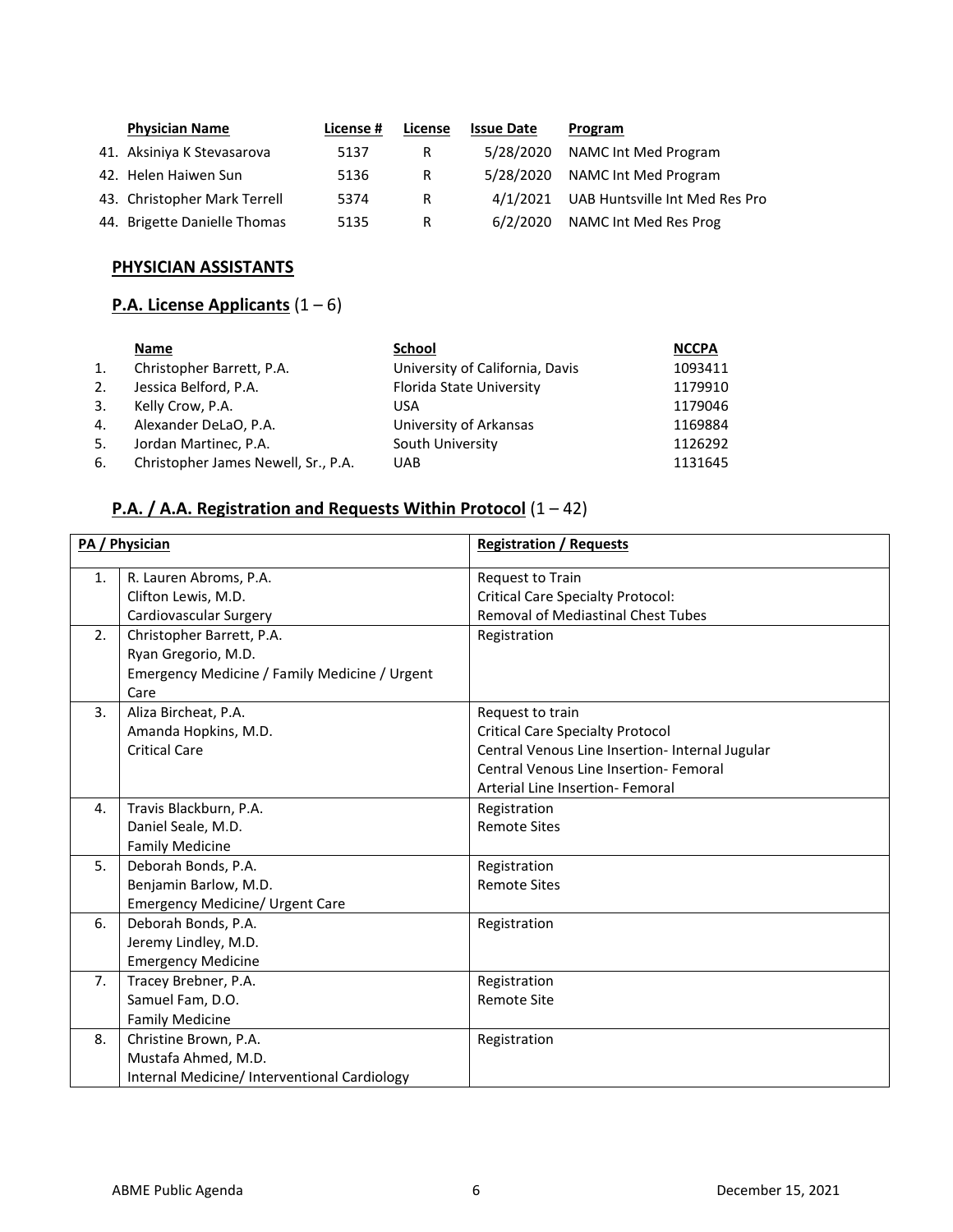|     | PA / Physician                                  | <b>Registration / Requests</b>                           |  |
|-----|-------------------------------------------------|----------------------------------------------------------|--|
| 9.  | Hannah Clark, P.A.<br>John Nichols, M.D.        | Registration<br>Remote Site                              |  |
|     | <b>Internal Medicine</b>                        | Methotrexate                                             |  |
| 10. | Desiree Cleveland, P.A.<br>Stephanie Rush, D.O. | Registration<br>Remote Site                              |  |
|     | <b>Family Medicine</b>                          |                                                          |  |
| 11. | Dana Culpepper, P.A.                            | Modification of Core Duties and Scope of Practice        |  |
|     | Laura Tamburin, M.D.                            |                                                          |  |
|     | Dermatology                                     |                                                          |  |
| 12. | Mary Payton Davis, P.A.                         | Approval of Supervised Practice                          |  |
|     | Amanda Hopkins, M.D.                            | <b>Critical Care Specialty Protocol:</b>                 |  |
|     | <b>Critical Care Medicine</b>                   | Central Venous Line Insertion - Internal Jugular         |  |
| 13. | Kristina Gidley, P.A.                           | Registration                                             |  |
|     | Benjamin Greene, M.D.                           |                                                          |  |
|     | Ophthalmology/ Otolaryngology                   |                                                          |  |
| 14. | Shelby Glynn, P.A.                              | Registration                                             |  |
|     | Nita Davis, M.D.                                |                                                          |  |
|     | <b>Pediatrics Critical Care</b>                 |                                                          |  |
| 15. | James Gunn, P.A.                                | <b>Additional Practice Sites:</b>                        |  |
|     | Matthew McIntyre, M.D.                          | Mobile Infirmary                                         |  |
|     | Urology                                         | 5 Mobile Infirmary Circle                                |  |
|     |                                                 | Mobile, AL 36607                                         |  |
|     |                                                 | Providence Hospital                                      |  |
|     |                                                 | 6801 Airport Blvd.                                       |  |
|     |                                                 | Mobile, AL 36608                                         |  |
| 16. | JoLee Harkness, P.A.                            | Registration                                             |  |
|     | James Moss, M.D.                                |                                                          |  |
|     | <b>Internal Medicine</b>                        |                                                          |  |
| 17. | Stephanie Harris, P.A.                          | Registration                                             |  |
|     | Angela Redding, M.D.                            | Remote Site                                              |  |
|     | <b>Family Medicine</b>                          |                                                          |  |
| 18. | Jennifer Jackson, P.A.                          | Registration                                             |  |
|     | Scott Boswell, M.D.                             | Limited Protocol for Comprehensive Physical Examinations |  |
|     | Family/ General Medicine                        | Remote Sites                                             |  |
| 19. | Tia Janicki, P.A.                               | Approval of Supervised Practice                          |  |
|     | Ryan Ramagosa, M.D.                             | Electrocautery                                           |  |
| 20. | Dermatology<br>Phillip Jernigan, P.A.           | <b>Benign Excision</b><br>Registration                   |  |
|     | Harold Kim, M.D.                                |                                                          |  |
|     | <b>Emergency Medicine</b>                       |                                                          |  |
| 21. | Ross Key, P.A.                                  | Registration                                             |  |
|     | Matthew Barber, M.D.                            | Request to Train                                         |  |
|     | Orthopedic Surgery                              | <b>Orthopedic Specialty Protocol:</b>                    |  |
|     |                                                 | Acromioclavicular Joint                                  |  |
|     |                                                 | <b>Subacromial Bursa</b>                                 |  |
|     |                                                 | Olecranon Bursa                                          |  |
|     |                                                 | Greater Trochanteric Bursa                               |  |
|     |                                                 | Knee Joint                                               |  |
|     |                                                 | Pes anserine bursa                                       |  |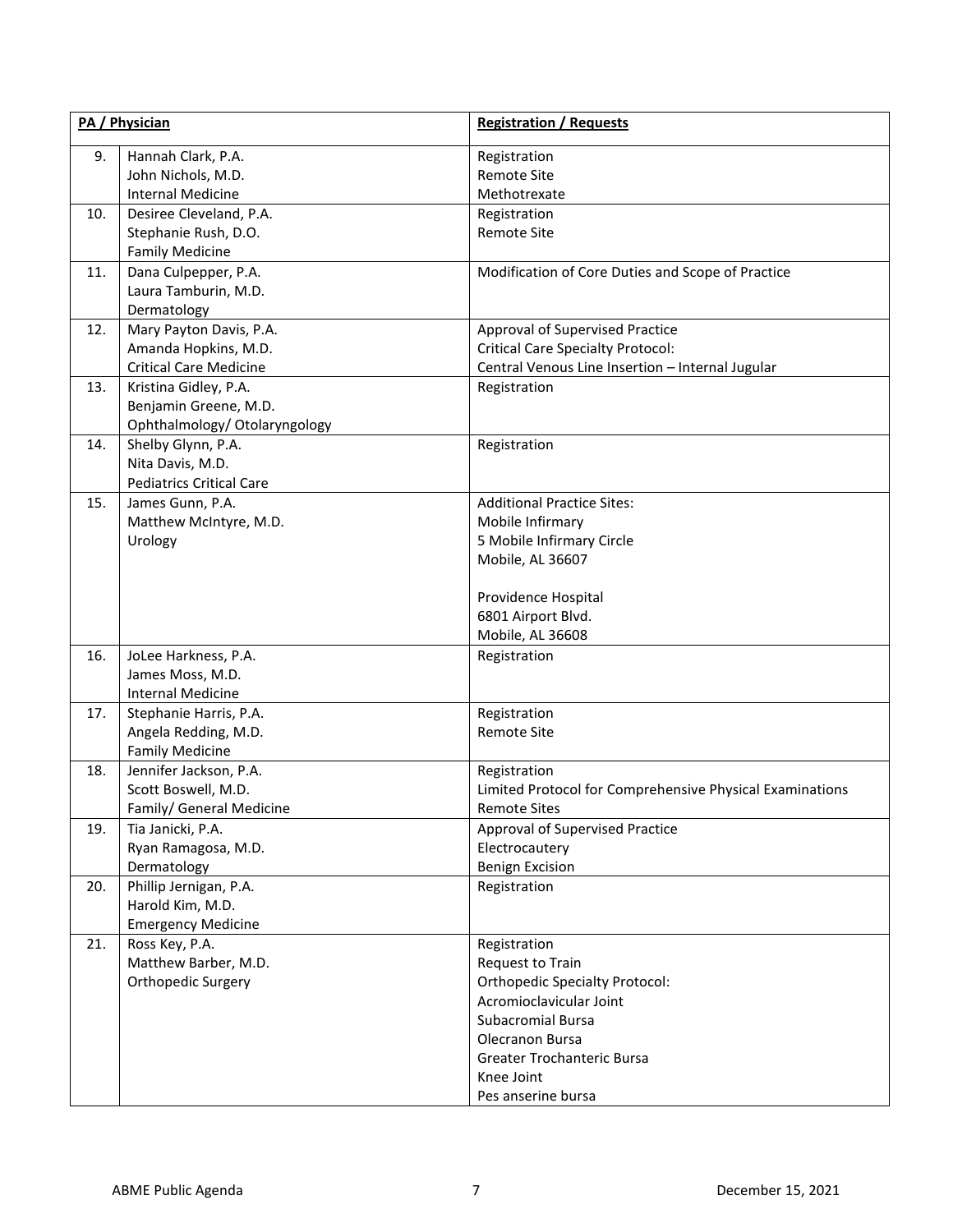|     | PA / Physician                                                                   | <b>Registration / Requests</b>                                                                                                                                                                                                             |  |
|-----|----------------------------------------------------------------------------------|--------------------------------------------------------------------------------------------------------------------------------------------------------------------------------------------------------------------------------------------|--|
| 22. | Stacy Lambert, P.A.<br>Cody Barnett, M.D.<br>Internal Medicine/ Gastroenterology | Registration<br>Methotrexate<br>Non-biologic disease-modifying anti-rheumatic drugs<br>(DMARDs)<br>Biologic or Biosimilar DMARDs and Anti-tumor necrosis factor<br>drugs (anti-TNF)<br>Other Biologics or Biosimilars (excluding anti-TNF) |  |
| 23. | Soo Lee, P.A.<br>Ronald Englert, D.O.<br><b>Family Medicine</b>                  | Registration<br>Remote Site                                                                                                                                                                                                                |  |
| 24. | Kyle Mace, P.A.<br>Vicki Boggs, M.D.<br>Emergency/ Urgent Care                   | Registration                                                                                                                                                                                                                               |  |
| 25. | Sean Maleknia, P.A.<br>Ronald Roan, M.D.<br>Anesthesiology/ Critical Care        | Registration<br>Request to Train<br><b>Critical Care Specialty Protocol:</b><br>Central Venous Line Insertion- Internal Jugular<br>Central Venous Line Insertion-Femoral<br>Arterial Line Insertion-Femoral                                |  |
| 26. | Zachary McConnell, P.A.<br>Robert Schneider, M.D.<br><b>Emergency Medicine</b>   | Registration                                                                                                                                                                                                                               |  |
| 27. | Mariah Melton, P.A.<br>Holly Gunn, M.D.<br>Dermatology                           | Registration<br>Non-biologic disease-modifying anti-rheumatic drugs<br>(DMARDs)<br>Biologic or Biosimilar DMARDs and Anti-tumor necrosis factor<br>drugs (anti-TNF)<br>Other Biologics or Biosimilars (excluding anti-TNF)                 |  |
| 28. | Catherine Milwee, P.A.<br>Nita Davis, M.D.<br><b>Pediatrics Critical Care</b>    | Registration                                                                                                                                                                                                                               |  |
| 29. | DeAngela Minter, P.A.<br>Ronald Englert, D.O.<br><b>Family Medicine</b>          | Registration<br><b>Remote Site</b>                                                                                                                                                                                                         |  |
| 30. | Kobi Moseley, P.A.<br>Naveen Lobo, M.D.<br>Hematology/ Oncology                  | Registration<br><b>Antineoplastic Agents</b><br>Methotrexate<br>Non-biologic disease-modifying anti-rheumatic drugs<br>(DMARDs)                                                                                                            |  |
| 31. | James Parker, P.A.<br>Constantine Athanasuleas, M.D.<br>Cardiothoracic Surgery   | Registration                                                                                                                                                                                                                               |  |
| 32. | John Pellerin, P.A.<br>Bryan Balentine, M.D.<br><b>Emergency Medicine</b>        | Registration                                                                                                                                                                                                                               |  |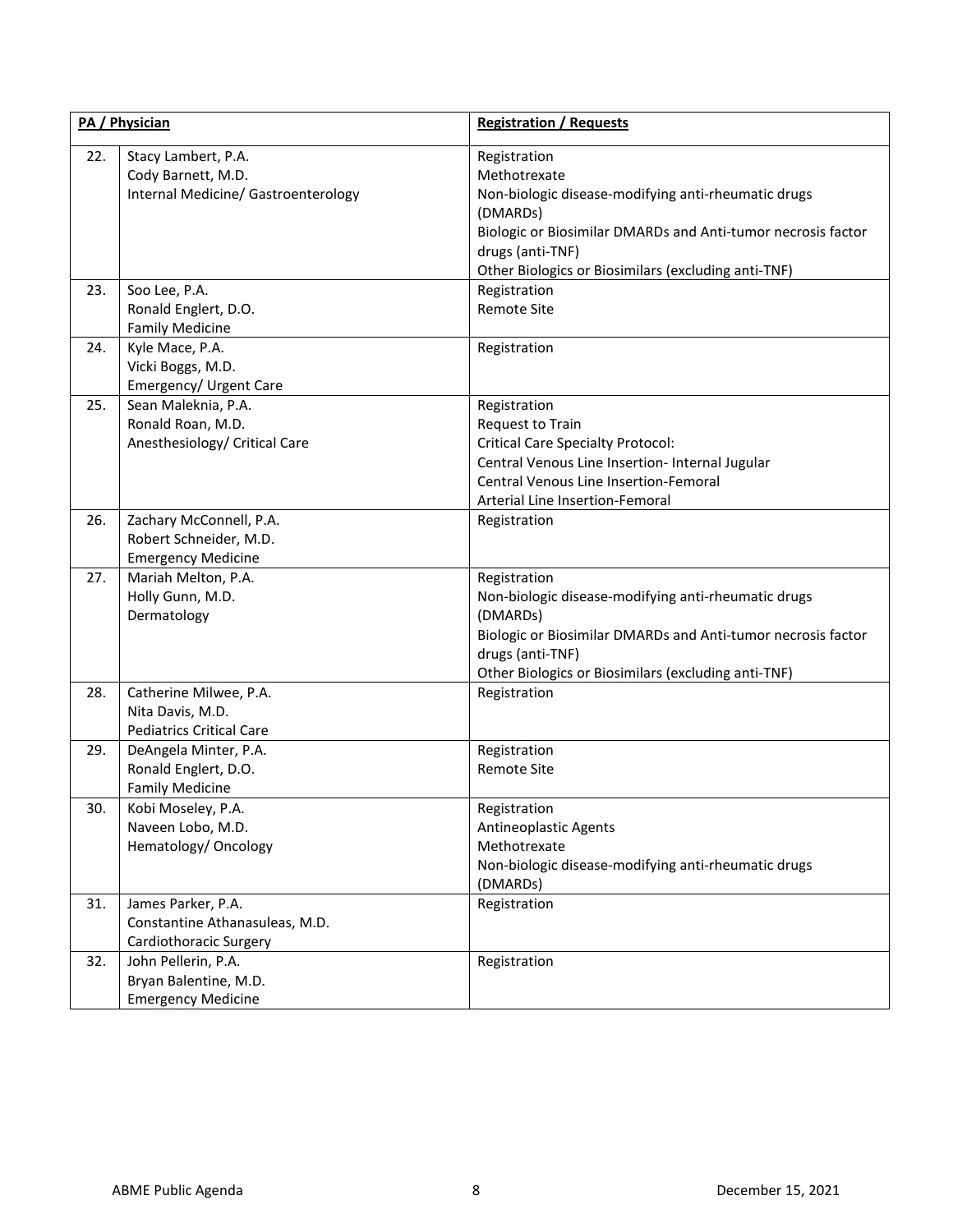| PA / Physician |                                                                                                | <b>Registration / Requests</b>                                                                                                                                                                                                               |
|----------------|------------------------------------------------------------------------------------------------|----------------------------------------------------------------------------------------------------------------------------------------------------------------------------------------------------------------------------------------------|
| 33.            | Allison Richard, P.A.<br>Erica Stringer-Reasor, M.D.<br>Oncology/Hematology/ Internal Medicine | Registration<br><b>Antineoplastic Agents</b><br>Methotrexate<br>Biologic or Biosimilar DMARDs and<br>Anti-tumor necrosis factor drugs (anti-TNF)<br>Other Biologics or Biosimilars (excluding anti-TNF)                                      |
| 34.            | Kelli Riddle, P.A.<br>Mark Herron, M.D.<br>Dermatology                                         | Request to Train<br>Botulinum Toxin for Hyperidrosis Protocol:<br>Axilla                                                                                                                                                                     |
| 35.            | Jowell Seaborn, P.A.<br>Andrew Allen, M.D.<br>Internal Medicine                                | Registration                                                                                                                                                                                                                                 |
| 36.            | Jowell Seaborn, P.A.<br>Robert Buckingham, M.D.<br><b>Emergency Medicine</b>                   | Registration                                                                                                                                                                                                                                 |
| 37.            | Joseph Sinacori, P.A.<br>Stephanie Rush, D.O.<br><b>Family Medicine</b>                        | Registration<br><b>Remote Site</b>                                                                                                                                                                                                           |
| 38.            | Christopher Sirolli, P.A.<br>Samuel Fam, D.O.<br>Family Physician                              | Registration<br><b>Remote Site</b>                                                                                                                                                                                                           |
| 39.            | Mary Ann Stevenson, P.A.<br>Erin Rowell, M.D.<br><b>Emergency Medicine</b>                     | Registration                                                                                                                                                                                                                                 |
| 40.            | Brieana Viscomi, P.A.<br>James Coulter, M.D.<br><b>Family Medicine</b>                         | Registration<br><b>Remote Site</b>                                                                                                                                                                                                           |
| 41.            | Eva Williams, P.A.<br>John McKinney, M.D.<br>Cardiovascular Surgery/Thoracic Surgery           | Approval of Supervised Practice<br>Critical Care Specialty Protocol: Removal of Mediastinal Chest<br>Tubes                                                                                                                                   |
| 42.            | Preston Doyle Wingate, P.A.<br>Lawrence Lemak, M.D.<br>Orthopedic Surgery                      | Registration<br><b>Remote Sites</b><br>Request to Train<br><b>Orthopedic Specialty Protocol:</b><br>Acromioclavicular Joint<br><b>Subacromial Bursa</b><br>Olecranon Bursa<br>Greater Trochanteric Bursa<br>Knee Joint<br>Pes anserine bursa |

## **P.A. / A.A. Registration and Requests Outside Protocol**

| PA / Physician |                                                                           | <b>Registration / Requests</b>                                                                  |
|----------------|---------------------------------------------------------------------------|-------------------------------------------------------------------------------------------------|
|                | Adam Simpson, P.A.<br>William Lawrence, D.O.<br><b>Orthopedic Surgery</b> | Request to train<br>Injections of medial and lateral epicondyles and 1 <sup>st</sup> CMC joints |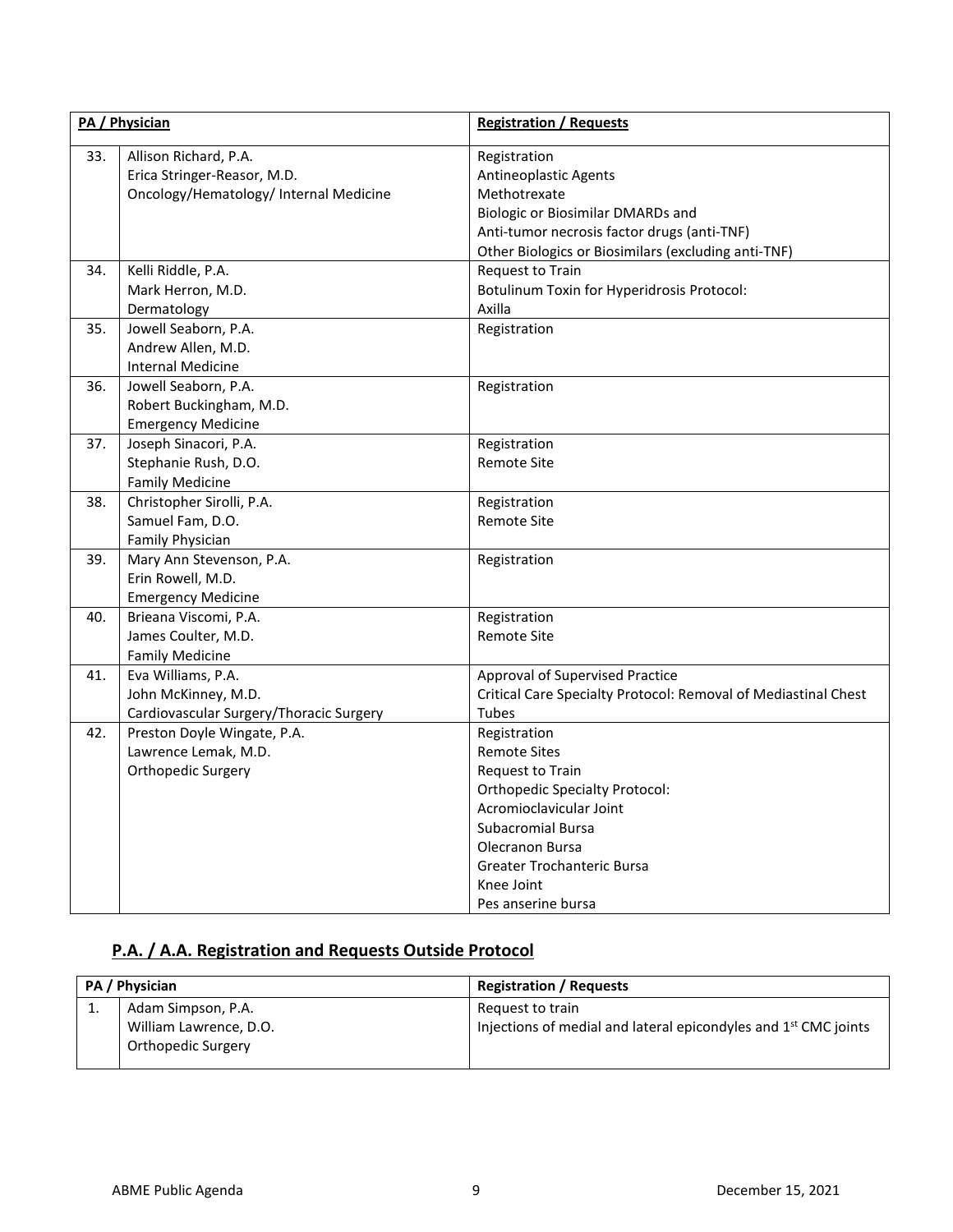### **ADVANCED PRACTICE NURSES**

### **Collaborative Practice Applicants**

- 1. Collaborative Practice Registration Applicants (1 227)
- 2. Collaborative Practice Modification Applicants  $(1 55)$
- 3. Collaborative Practice Covering Physician Applicants (1 111)
- 4. Limited Protocol Applicants  $(1 2)$

### **APN Miscellaneous Skills Requests Within Protocol** (1 – 25)

|    | Physician<br><b>CRNP</b>                                              | <b>Physician Specialty</b><br><b>NP National</b><br><b>Certification</b> | Request                                                                                                                                                                                                                                                                                                                                                                                                                                                                                        |
|----|-----------------------------------------------------------------------|--------------------------------------------------------------------------|------------------------------------------------------------------------------------------------------------------------------------------------------------------------------------------------------------------------------------------------------------------------------------------------------------------------------------------------------------------------------------------------------------------------------------------------------------------------------------------------|
|    | <b>Request to Train or Transfer: Critical Care Specialty Protocol</b> |                                                                          |                                                                                                                                                                                                                                                                                                                                                                                                                                                                                                |
| 1. | Andrew Barker, M.D.<br>Mary Callens, CRNP                             | Anesthesiology<br>FNP/AGAC-NP                                            | To train for Critical Care Specialty Protocol: central venous line<br>insertion, internal jugular and femoral; central venous line,<br>remove and replace over Guide Wire, and arterial line insertion,<br>femoral                                                                                                                                                                                                                                                                             |
| 2. | Amanda Hopkins, M.D.<br>Soniya Perry, CRNP                            | <b>Critical Care Medicine</b><br>AGAC-NP                                 | To train for Critical Care Specialty Protocol: central venous line<br>insertion, femoral; arterial line insertion, femoral and transfer<br>previously approved supervised practice for central venous line<br>insertion, internal jugular                                                                                                                                                                                                                                                      |
| 3. | Daniel Kelmenson, M.D.<br>Loren Martin, CRNP                          | <b>Critical Care Medicine</b><br>AGAC-NP                                 | To train for Critical Care Specialty Protocol: central venous line<br>insertion, internal jugular and femoral; arterial line insertion,<br>femoral                                                                                                                                                                                                                                                                                                                                             |
| 4. | Daniel Kelmenson, M.D.<br>Adriana Sharples, CRNP                      | <b>Critical Care Medicine</b><br>AGAC-NP                                 | To train for Critical Care Specialty Protocol: central venous line<br>insertion, internal jugular and femoral; arterial line insertion,<br>femoral                                                                                                                                                                                                                                                                                                                                             |
| 5. | Gizelle Stevens, M.D.<br>Jasmine Olander, CRNP                        | <b>Pulmonary Disease</b><br>AGAC-NP                                      | To train for Critical Care Specialty Protocol: central venous line<br>insertion, internal jugular and femoral                                                                                                                                                                                                                                                                                                                                                                                  |
| 6. | Ravi Virdi, M.D.<br>Carmen Wagnon, CRNP                               | <b>Critical Care Medicine</b><br>AGAC-NP                                 | To train for Critical Care Specialty Protocol: central venous line<br>insertion, internal jugular and femoral; arterial line insertion,<br>femoral                                                                                                                                                                                                                                                                                                                                             |
| 7. | Robert Wilson, M.D.<br>Alyssa Bray, CRNP                              | Cardiology-Thoracic<br>Surgeon<br><b>FNP</b>                             | Transfer current approval to train for Critical Care Specialty<br>Protocol including central venous line insertion, internal jugular<br>and femoral; central venous line, remove and replace over Guide<br>Wire; central venous line removal, percutaneous and tunneled;<br>removal of pacing wires, mediastinal chest tubes, pulmonary artery<br>catheters, and intra-aortic balloon pump catheters.<br>Transfer supervised practice completed to date in previous<br>Collaborative Practice. |
|    | Request to Train or Transfer: Orthopedic Specialty Protocol           |                                                                          |                                                                                                                                                                                                                                                                                                                                                                                                                                                                                                |
| 8. | Mark Elkus, M.D.<br>Autumn Zuchelli, CRNP                             | Orthopedic<br>AGAC-NP                                                    | To train for Orthopedic Specialty Protocol: acromioclavicular<br>joint; subacromial bursa; olecranon bursa; greater trochanteric                                                                                                                                                                                                                                                                                                                                                               |

bursa; and arthrocentesis/knee joint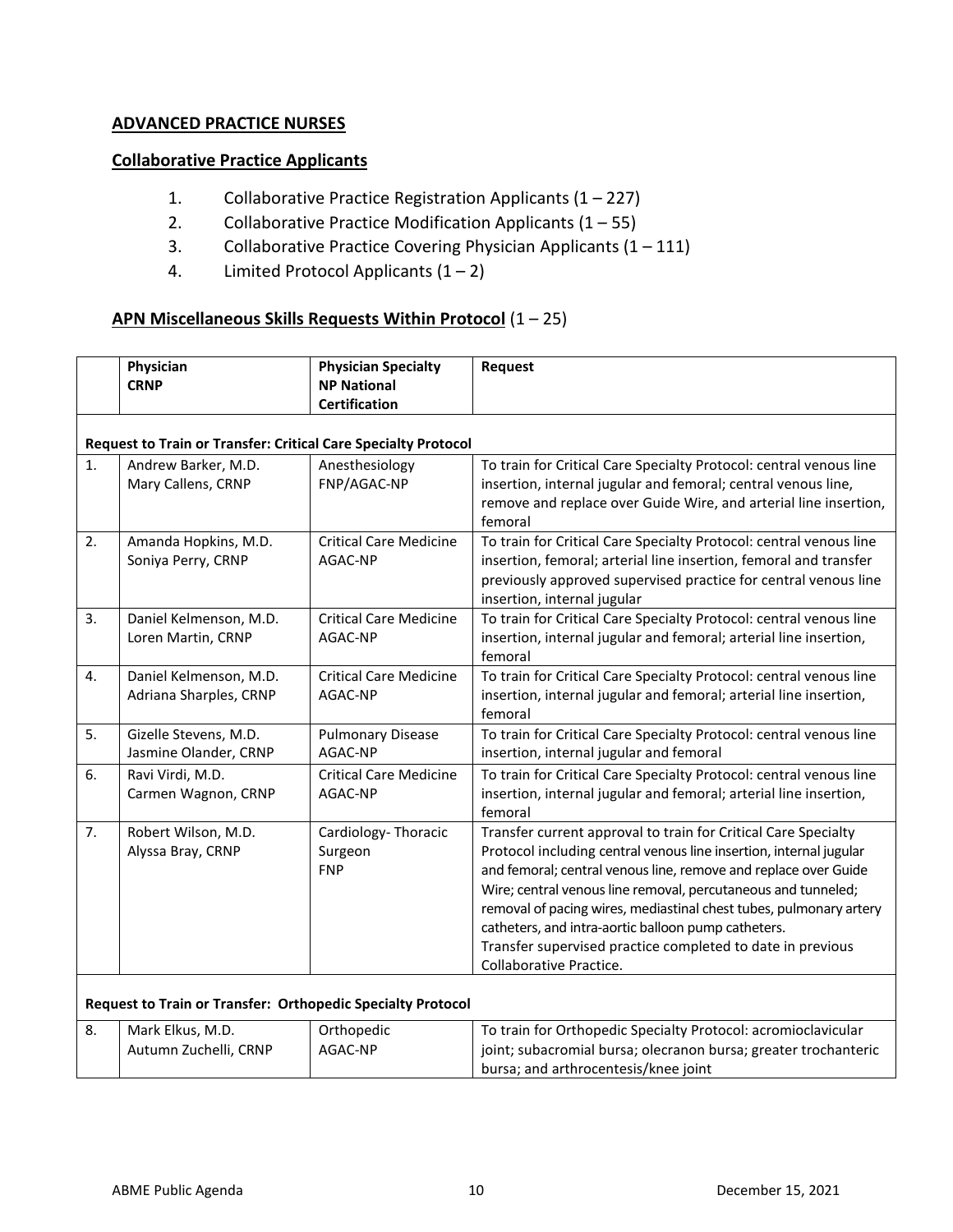|     | Physician<br><b>CRNP</b>                                         | <b>Physician Specialty</b><br><b>NP National</b><br><b>Certification</b> | <b>Request</b>                                                                                                                                                                                               |
|-----|------------------------------------------------------------------|--------------------------------------------------------------------------|--------------------------------------------------------------------------------------------------------------------------------------------------------------------------------------------------------------|
| 9.  | David McLain, M.D.<br>Rachael Gregg, CRNP                        | Rheumatology<br><b>FNP</b>                                               | To train for Orthopedic Specialty Protocol: acromioclavicular<br>joint; subacromial bursa; olecranon bursa; greater trochanteric<br>bursa; and arthrocentesis/knee joint                                     |
| 10. | Jason Randall, M.D.<br><b>Edward Moore, CRNP</b>                 | Orthopedics<br><b>FNP</b>                                                | To train for Orthopedic Specialty Protocol: acromioclavicular<br>joint; subacromial bursa; olecranon bursa; greater trochanteric<br>bursa; arthrocentesis/knee joint and pes anserine bursa                  |
| 11. | Kendall Vague, M.D.<br>Adam Kinsaul, CRNP                        | Orthopedics<br><b>ACNP</b>                                               | To train for Orthopedic Specialty Protocol: acromioclavicular<br>joint; subacromial bursa; olecranon bursa; greater trochanteric<br>bursa; arthrocentesis/knee joint and pes anserine bursa                  |
|     | <b>Request Approval: Supervised Practice</b>                     |                                                                          |                                                                                                                                                                                                              |
| 12. | Puneet Aulakh, M.D.<br>Jennifer Heim, CRNP                       | <b>Internal Medicine</b><br>AGAC-NP                                      | Approve supervised practice for Critical Care Specialty Protocol<br>to include central venous line insertion, internal jugular                                                                               |
| 13. | Julia Boothe, M.D.<br>Emily Jones, CRNP                          | <b>Family Medicine</b><br><b>FNP</b>                                     | Approve supervised practice for Orthopedic Specialty Protocol to<br>include arthrocentesis of the knee/knee joint                                                                                            |
| 14. | Joseph Boyett, D.O.<br>Lindsay Traynom, CRNP                     | Orthopedics<br><b>FNP</b>                                                | Approve supervised practice for Orthopedic Specialty Protocol to<br>include greater trochanteric bursa, subacromial bursa,<br>arthrocentesis of the knee/knee joint, and olecranon bursa.                    |
| 15. | Bradley Coker, M.D.<br>Kenton Bowen, CRNP                        | Anesthesiology/Critical<br>Care Medicine<br>AGAC-NP                      | Approve supervised practice for Critical Care Specialty Protocol<br>to include removal of pacing wires, mediastinal chest tubes,<br>pulmonary artery catheter (Swan Ganz), and intra-aortic balloon<br>pump. |
| 16. | Babak Orandi, M.D.<br>Soniya Perry, CRNP                         | Surgery<br>AGAC-NP                                                       | Approve supervised practice for Critical Care Specialty Protocol<br>to include central venous line insertion, internal jugular                                                                               |
| 17. | Priya Prabhakaran, M.D.<br>Maggie Lawrence, CRNP                 | Pediatrics<br>PAC-NP                                                     | Approve supervised practice for Critical Care Specialty Protocol<br>to include central venous line removals, percutaneous                                                                                    |
| 18. | Vipul Shah, M.D.<br>Sara Nasworhty, CRNP                         | Anesthesiology/Critical<br>Care Medicine<br>AGAC-NP                      | Approve supervised practice for Critical Care Specialty Protocol<br>to include central venous line insertion, internal jugular, and<br>femoral, and arterial line insertion, femoral                         |
|     | Request to Train or Transfer Trigger Point Injections below T-12 |                                                                          |                                                                                                                                                                                                              |
| 19. | Stephen Chromiak, M.D.<br>Elizabeth Baptista, CRNP               | <b>Family Medicine</b><br><b>FNP</b>                                     | To train to perform trigger point injections below T-12                                                                                                                                                      |
| 20. | John Marsella, M.D.<br>Tyler Watkins, CRNP                       | Anesthesiology<br><b>FNP</b>                                             | To train to perform trigger point injections below T-12                                                                                                                                                      |
| 21. | Karen Stone, M.D.<br>James Butler, CRNP                          | <b>Family Medicine</b><br><b>FNP</b>                                     | To train to perform trigger point injections below T-12                                                                                                                                                      |
|     | <b>Miscellaneous Request</b>                                     |                                                                          |                                                                                                                                                                                                              |
| 22. | Erin Buczek, M.D.<br>Jennifer Hovey, CRNP                        | Otolaryngology<br><b>FNP</b>                                             | To transfer Otolaryngology Skill and previously approved<br>supervised practice for Flexible Fiberoptic Diagnostic Scope                                                                                     |
| 23. | Timothy Howard, M.D.<br>Mario Gardner, CRNP                      | <b>Family Medicine</b><br><b>FNP</b>                                     | To train to perform wound care and debridement and<br>excisional/sharp debridement                                                                                                                           |
| 24. | Robert Knowling, M.D.<br>Katherine Parker, CRNP                  | Plastic and<br>Reconstructive<br>Surgery<br>AGPC-NP                      | To train to perform tissue expansion for post-mastectomy<br>breast reconstruction                                                                                                                            |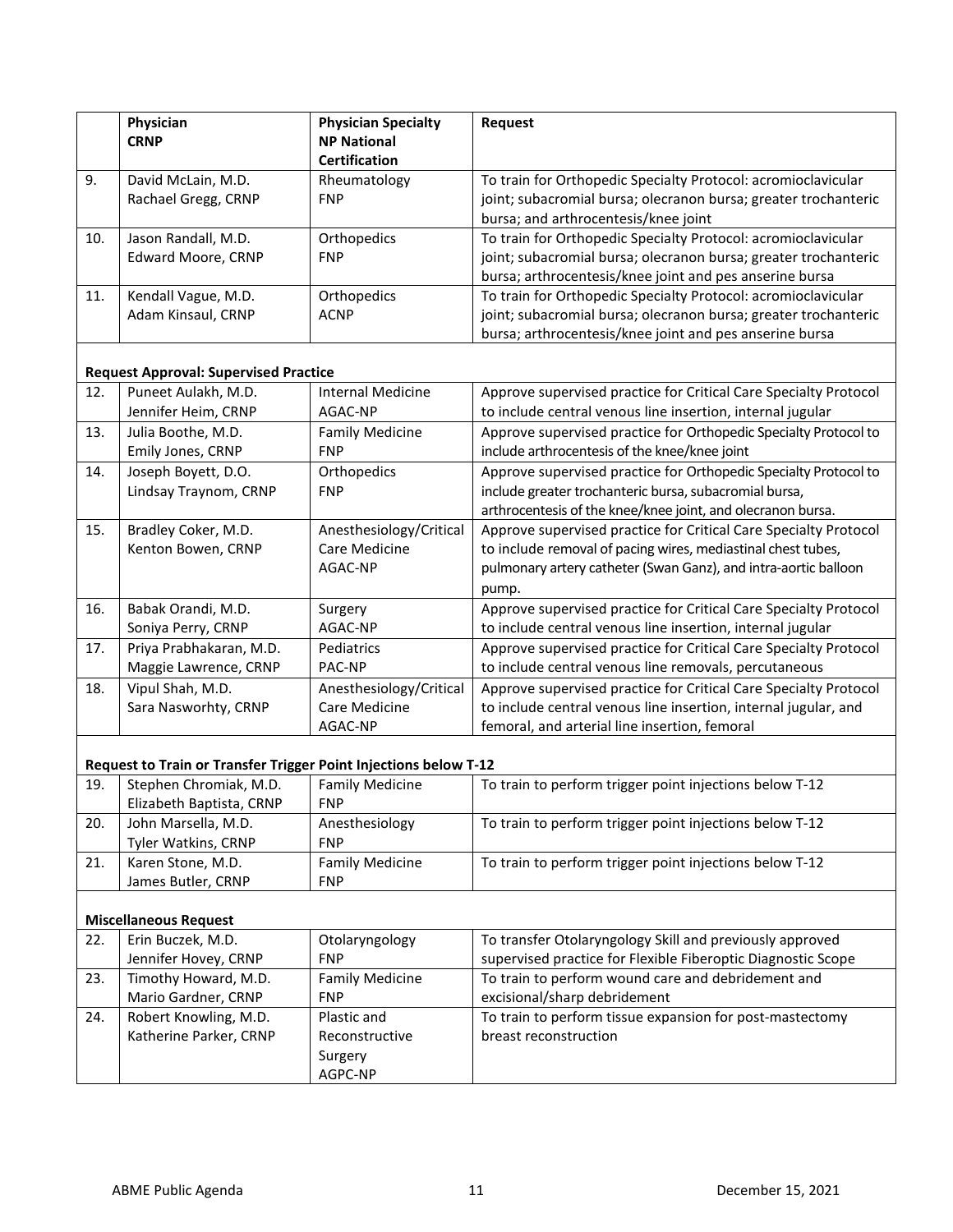|     | Physician<br><b>CRNP</b>                  | <b>Physician Specialty</b><br><b>NP National</b><br><b>Certification</b> | Reauest                                        |
|-----|-------------------------------------------|--------------------------------------------------------------------------|------------------------------------------------|
| 25. | Jason Randall, M.D.<br>Edward Moore, CRNP | Orthopedics<br><b>FNP</b>                                                | To train for Uncomplicated Fracture Reductions |

## **APN Miscellaneous Skills Request Outside Protocol**

1. Ankur D. Upadhyay, M.D., Montgomery, AL / Kathryn Logan, CRNP

## **APN and PA QACSC Applicants Within Protocol** (1 – 23)

|     | <b>Physician:</b>          | CRNP/ CNM/ PA:             |
|-----|----------------------------|----------------------------|
| 1.  | Tyler Byrd, D.O.           | Jessica Green, CRNP        |
| 2.  | Clinton Carter, M.D.       | Ryan Steff, CRNP           |
| 3.  | Yelena Chistyakova, M.D.   | Jasmine Jacobs, CRNP       |
| 4.  | David Gayle, M.D.          | Magan Parker, CRNP         |
| 5.  | Brian Heller, M.D.         | Stephanie Fouts, CRNP      |
| 6.  | Jitesh Kar, M.D.           | Laura Cambron, CRNP        |
| 7.  | Jitesh Kar, M.D.           | Haley Pongetti, CRNP       |
| 8.  | Kenneth Lai, M.D.          | <b>Tiffany Britt, CRNP</b> |
| 9.  | Sharon Mbuko, M.D.         | Wendy Prince, CRNP         |
| 10. | Simon McClure, M.D.        | Ashley Graves, CRNP        |
| 11. | William McEvoy, M.D.       | Bethany King, CRNP         |
| 12. | Jonathan Parker, D.O.      | Kelly Britnell, CRNP       |
| 13. | Jonathan Parker, D.O.      | Jordan Weaver, CRNP        |
| 14. | Christopher Portante, D.O. | Wanda Malone-McFall, CRNP  |
| 15. | Thomas Riney, Jr., M.D.    | Mary Wade, CRNP            |
| 16. | Jonathan Southworth, D.O.  | lan Burge, CRNP            |
| 17. | Kendall Vague, M.D.        | Adam Kinsaul, CRNP         |
| 18. | Jeffrey Whitehurst, M.D.   | Virginia McDaniel, CRNP    |
| 19. | Randy Yarbrough, M.D.      | Nichole Brooks, CRNP       |
| 20. | Heba Al-Rebh, M.D.         | Lindsay Fretts, P.A.       |
| 21. | Jeremy Lindley, D.O.       | Lauren Tucker, P.A.        |
| 22. | Mishahuddin Siddiqui, M.D. | Kayla Hennigar, P.A.       |
| 23. | Michael Solomon, M.D.      | Kathleen Sentell, P.A.     |

## **APN and PA Limited Purpose Schedule II Permit Within Protocol** (1 – 17)

| Physician / APN / Specialty |                                                                                                                                   | <b>Formulary Request</b>                                                                              |
|-----------------------------|-----------------------------------------------------------------------------------------------------------------------------------|-------------------------------------------------------------------------------------------------------|
| 1.                          | Gabriel Belue, M.D.<br>Ronald Baker, CRNP<br>Physician Specialty: Family Medicine<br>NP Specialty: Family NP                      | <b>ADHD Medications</b><br><b>Hydrocodone Combinations</b><br>Hydrocodone Cough Preps<br>Oxycodone IR |
| 2.                          | Yelena Chistyakova, M.D.<br>Jasmine Jacobs, CRNP<br>Physician Specialty: Psychiatry<br>NP Specialty: Psychiatric Mental Health NP | <b>ADHD Medications</b>                                                                               |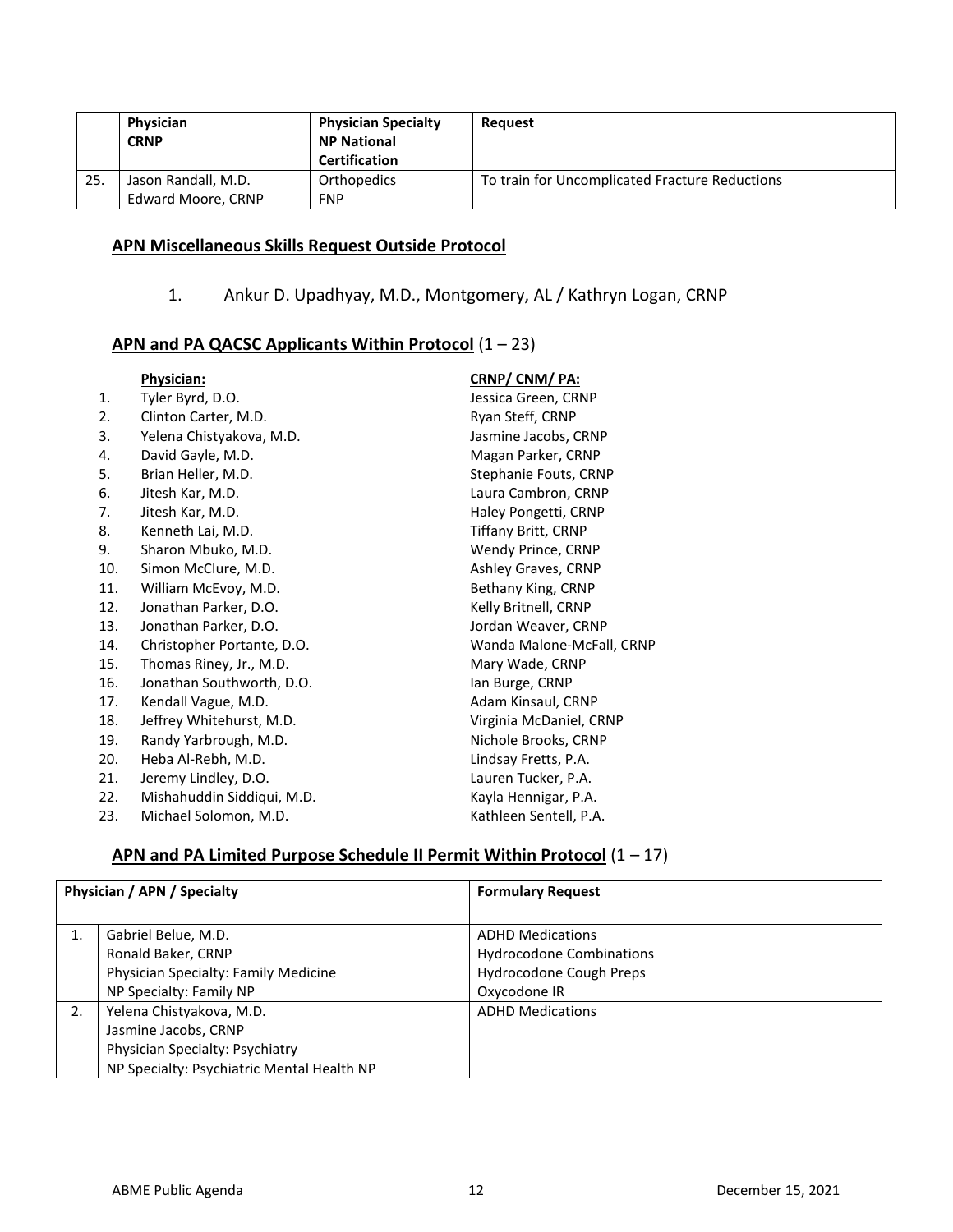|    | Physician / APN / Specialty             | <b>Formulary Request</b>        |
|----|-----------------------------------------|---------------------------------|
| 3. | John Cooper, M.D.                       | <b>ADHD Medications</b>         |
|    | Nicholas Tulshi, CRNP                   | <b>Hydrocodone Combinations</b> |
|    | Physician Specialty: Family Medicine    | Hydrocodone Cough Preps         |
|    | NP Specialty: Family NP                 |                                 |
| 4. | Emily Feely, M.D.                       | <b>ADHD Medications</b>         |
|    | Marsha Burgess, CRNP                    |                                 |
|    | Physician Specialty: Internal Medicine  |                                 |
|    | NP Specialty: Adult NP                  |                                 |
| 5. | Robert Flowers, M.D.                    | <b>Hydrocodone Combinations</b> |
|    | Dana Lawler, CRNP                       | Hydrocodone Cough Preps         |
|    | Physician Specialty: Internal Medicine  | Morphine Sulfate IR             |
|    | NP Specialty: Family NP                 | Oxycodone IR                    |
| 6. | Steven Furr, M.D.                       | <b>Hydrocodone Combinations</b> |
|    | Alycia Kapiotis, CRNP                   | Hydrocodone Cough Preps         |
|    | Physician Specialty: Family Medicine    | Morphine Sulfate IR             |
|    | NP Specialty: Family NP                 | Oxycodone IR                    |
|    | Site: Long-term Nursing Home            | Tapentadol                      |
|    |                                         | Fentanyl LA Patch               |
|    |                                         | Morphine Sulfate LA             |
|    |                                         | Oxycodone LA                    |
|    |                                         | Oxymorphone LA                  |
|    |                                         | <b>Tapentadol ER</b>            |
| 7. | Pamela Gibbs, M.D.                      | <b>Hydrocodone Combinations</b> |
|    | Alycia Kapiotis, CRNP                   | Hydrocodone Cough Preps         |
|    | Physician Specialty: Internal Medicine  | Morphine Sulfate IR             |
|    | NP Specialty: Family NP                 | Oxycodone IR                    |
|    | Site: Long-term Nursing Home            | Tapentadol                      |
|    |                                         | Fentanyl LA Patch               |
|    |                                         | Morphine Sulfate LA             |
|    |                                         | Oxycodone LA                    |
|    |                                         | Oxymorphone LA                  |
|    |                                         | <b>Tapentadol ER</b>            |
| 8. | Russell Goode, M.D.                     | <b>Hydrocodone Combinations</b> |
|    | Heather Setterstrom, CRNP               | Oxycodone IR                    |
|    | Physician Specialty: Orthopedic Surgery |                                 |
|    | NP Specialty: Family NP                 |                                 |
| 9. | Randall Hall, M.D.                      | <b>Hydrocodone Combinations</b> |
|    | Alycia Kapiotis, CRNP                   | Hydrocodone Cough Preps         |
|    | Physician Specialty: Family Medicine    | Morphine Sulfate IR             |
|    | NP Specialty: Family NP                 | Oxycodone IR                    |
|    | Site: Long-term care                    | Tapentadol                      |
|    |                                         | Fentanyl LA Patch               |
|    |                                         | Morphine Sulfate LA             |
|    |                                         | Oxycodone LA                    |
|    |                                         | Oxymorphone LA                  |
|    |                                         | <b>Tapentadol ER</b>            |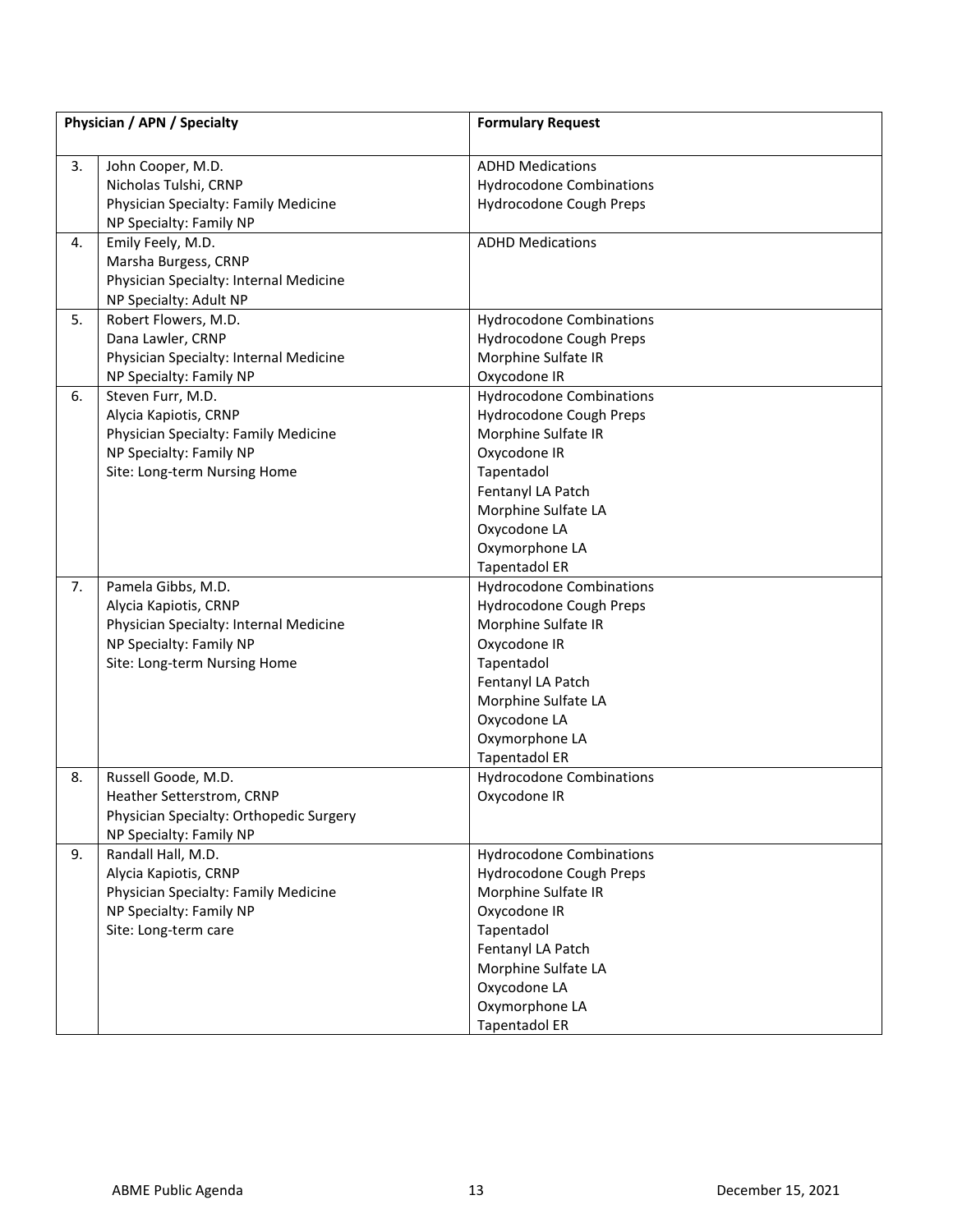| Physician / APN / Specialty |                                                                                                                                               | <b>Formulary Request</b>                                                                                                                                                                                              |
|-----------------------------|-----------------------------------------------------------------------------------------------------------------------------------------------|-----------------------------------------------------------------------------------------------------------------------------------------------------------------------------------------------------------------------|
| 10.                         | Ernest Mollohan, D.O.<br>Jana Berry, CRNP<br>Physician Specialty: Family Medicine<br>NP Specialty: Family NP                                  | <b>ADHD Medications</b><br><b>Hydrocodone Combinations</b><br>Hydrocodone Cough Preps<br>Morphine Sulfate IR<br>Oxycodone IR<br>Tapentadol                                                                            |
| 11.                         | Kathleen Pridgen, M.D.<br>Caroline Cartledge, CRNP<br>Physician Specialty: Family Medicine<br>NP Specialty: Family NP                         | <b>ADHD Medications</b>                                                                                                                                                                                               |
| 12.                         | Jonathan Southworth, D.O.<br>lan Burge, CRNP<br>Physician Specialty: Family Medicine<br>NP Specialty: Family NP                               | <b>Hydrocodone Combinations</b><br>Hydrocodone Cough Preps<br>Morphine Sulfate IR<br>Oxycodone IR                                                                                                                     |
| 13.                         | Joe Terrell, M.D.<br>Alycia Kapiotis, CRNP<br>Physician Specialty: Family Medicine<br>NP Specialty: Family NP<br>Site: Long term nursing home | <b>Hydrocodone Combinations</b><br>Hydrocodone Cough Preps<br>Morphine Sulfate IR<br>Oxycodone IR<br>Tapentadol<br>Fentanyl LA Patch<br>Morphine Sulfate LA<br>Oxycodone LA<br>Oxymorphone LA<br><b>Tapentadol ER</b> |
| 14.                         | Mary Katherine Thrower, M.D.<br>Ali Adams, CRNP<br>Physician Specialty: Psychiatry<br>NP Specialty: Psychiatric Mental Health NP              | <b>ADHD Mediations</b>                                                                                                                                                                                                |
| 15.                         | Michael Littleton, M.D.<br>Nina Brown, P.A.<br>Physician Specialty: General Surgery                                                           | <b>Hydrocodone Combinations</b><br>Oxycodone IR                                                                                                                                                                       |
| 16.                         | John Mann, M.D.<br>Walie Morris, P.A.<br>Physician Specialty: Orthopedic Surgery                                                              | <b>Hydrocodone Combinations</b><br>Morphine Sulfate IR<br>Oxycodone IR<br>Tapentadol                                                                                                                                  |
|                             | <b>LPSP Formulary Expansion Within Protocol</b>                                                                                               |                                                                                                                                                                                                                       |